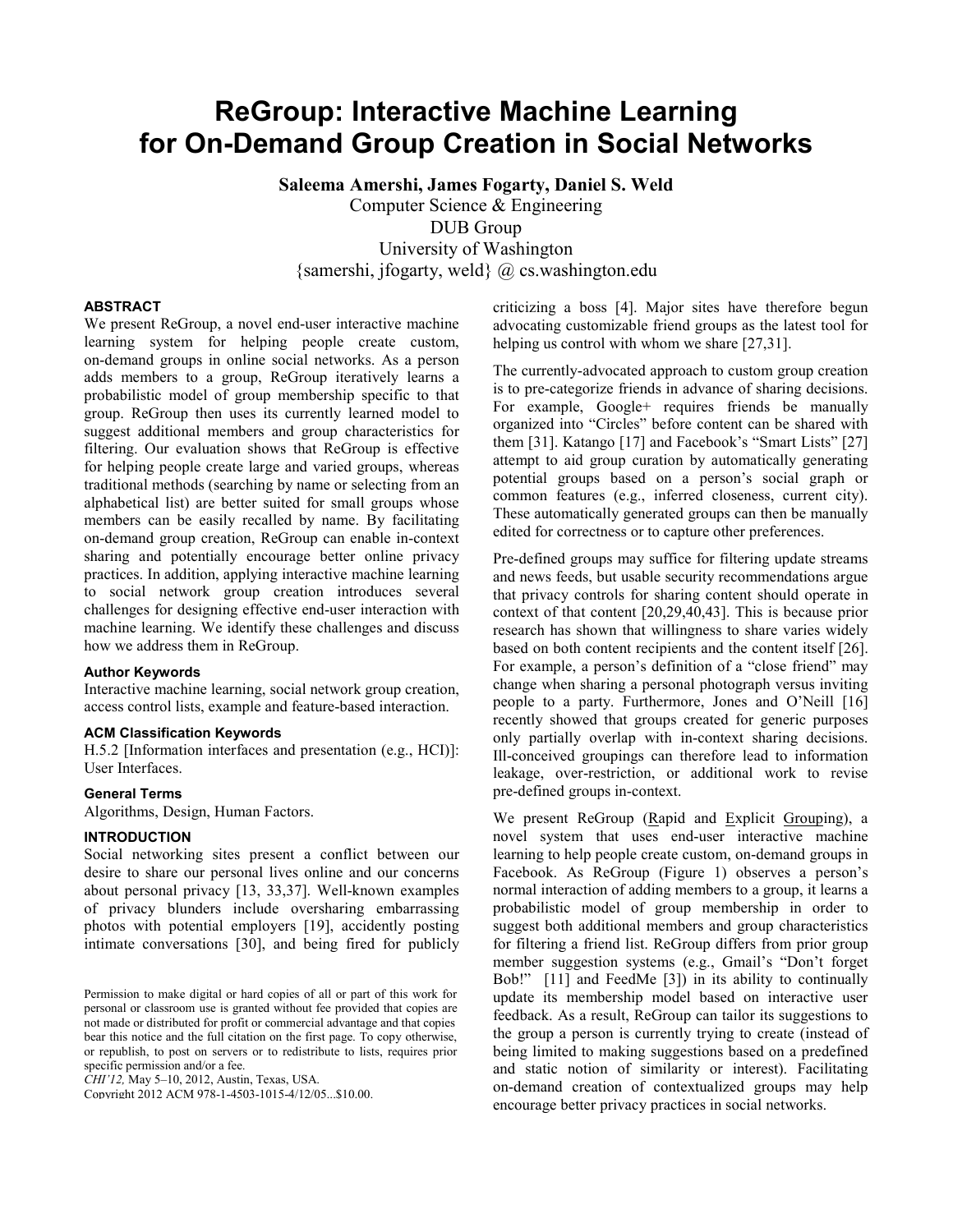| <b>Create New List</b>                                                                                                                    |                                                                                                                                                                                    |                     |
|-------------------------------------------------------------------------------------------------------------------------------------------|------------------------------------------------------------------------------------------------------------------------------------------------------------------------------------|---------------------|
| Selected (15)                                                                                                                             |                                                                                                                                                                                    |                     |
| न्नि<br>Carl Hartung<br><b>Aditya Sankar</b><br><b>Adrienne Andre</b><br>N<br>醫<br>r f<br>Jon Froehlich<br>James Landay<br>Meredith Ringe | e<br>lets.<br>Daniel Leventh<br>Jacob Wobbroc<br>James Fogarty<br>Desney Tan<br>Gaetano Borrie<br>М<br>厦<br><b>Travis Kriplean</b><br>Alan Liu<br>Suporn Pongnu<br>Gibert Bernstei |                     |
| <b>Filters</b>                                                                                                                            | <b>Suggestions</b>                                                                                                                                                                 | <b>Add Selected</b> |
| Start Typing a Name<br>sex: male<br>$\times$<br>ક્રિ                                                                                      | Nicki Dell<br>Colin Dixon<br>Eytan Adar<br>Susumu<br>Harada                                                                                                                        | ۰<br>E              |
| Currstate: Washington (62+)<br>$\times$<br>mutual_friends: many (91+)<br>×<br>Currcity: Seattle (54+)<br>$\times$                         | Nell ORourke<br>Pedja Klasnja<br>Yaw Anokwa<br>Kate Everitt<br>Å                                                                                                                   |                     |
| $\Box$ workplace: University of Washington (9+)<br>$\times$<br>age_range                                                                  | Kathleen Tuite<br>Neva<br>Abe Friesen<br><b>Justine Marie</b><br>Chemiavsky<br>Sherry<br>$\omega$<br>$\sigma$                                                                      |                     |
| college<br>correspondence<br>currcity                                                                                                     | <b>Bao Nguyen</b><br>Nicole<br>Jenny Klein<br>Sean Liu<br>Nguyen<br>Cederblom<br>$\mathcal{O}$                                                                                     |                     |
| currcountry<br>currstate<br>family<br>friendship_duration                                                                                 | David Notkin<br>Krzysztof<br>Peter Henry<br>Eva Ringstrom<br>Œ<br>Gajos                                                                                                            |                     |
| gradschool<br>highschool<br>homecity                                                                                                      | Lydia Chilton<br>Miro Enev<br>Alan Ritter<br>Hao Lu<br>И.<br>$\omega$<br>$\mathcal{O}$                                                                                             |                     |
| homecountry<br>homestate<br>mutual_friends                                                                                                | Karl Fenech<br>Cohan Sujay<br>Greg Smith<br>Sandra Yuen<br>Carlos<br>$\sigma$                                                                                                      |                     |
| recency<br>seen_together<br>sex<br>workplace                                                                                              | Nikhil<br>Prashanth<br>Mutiara<br>Jie Tang<br>LAN.<br>اھ<br>Sondjaja<br>Mohan<br>Srivastava<br>$\circ$<br>w.                                                                       | $\;$                |
| Less                                                                                                                                      |                                                                                                                                                                                    |                     |
|                                                                                                                                           |                                                                                                                                                                                    | Cancel              |

**Figure 1. ReGroup uses end-user interactive machine learning to help people create custom, on-demand groups. As a person selects group members (in the** *Selected* **display), ReGroup suggests additional members (in the** *Suggestions* **display) and suggests group characteristics as filters for narrowing down a friend list (see five suggested filters at the top of the** *Filters* **display).** 

This paper makes the following contributions:

- A new approach to social access control using end-user interactive machine learning to help people create custom groups on-demand in the context of sharing decisions.
- A discussion of several new challenges for the design of effective end-user interaction with machine learning systems, as exposed in our application to social networks.
- Novel example and feature-based interaction techniques for addressing the above design challenges in ReGroup.
- An evaluation of ReGroup compared to traditional methods of on-demand group creation. Our quantitative and qualitative analyses indicate that different techniques are effective for different types of groups and therefore integrating all techniques in online social networks can support a wider range of desired groups.

## **REGROUP**

ReGroup uses end-user interactive machine learning to help people create custom groups on-demand. In this section, we first use an example to illustrate how a person can create a group with ReGroup. We then discuss the challenges inherent to interactive machine learning for group creation and how we address them in our design of ReGroup.

#### **Example Usage Scenario**

Ada wants to advertise a confidential research talk to relevant friends at the University of Washington, so she decides to use ReGroup to create a private group for the ad. To start, she thinks of a friend she knows will be interested in the talk, searches for them by name (via a search box, left in Figure 1) and adds them to her group (*Selected* display, top in Figure 1). ReGroup learns from this example and then tries to help Ada find other friends to include. It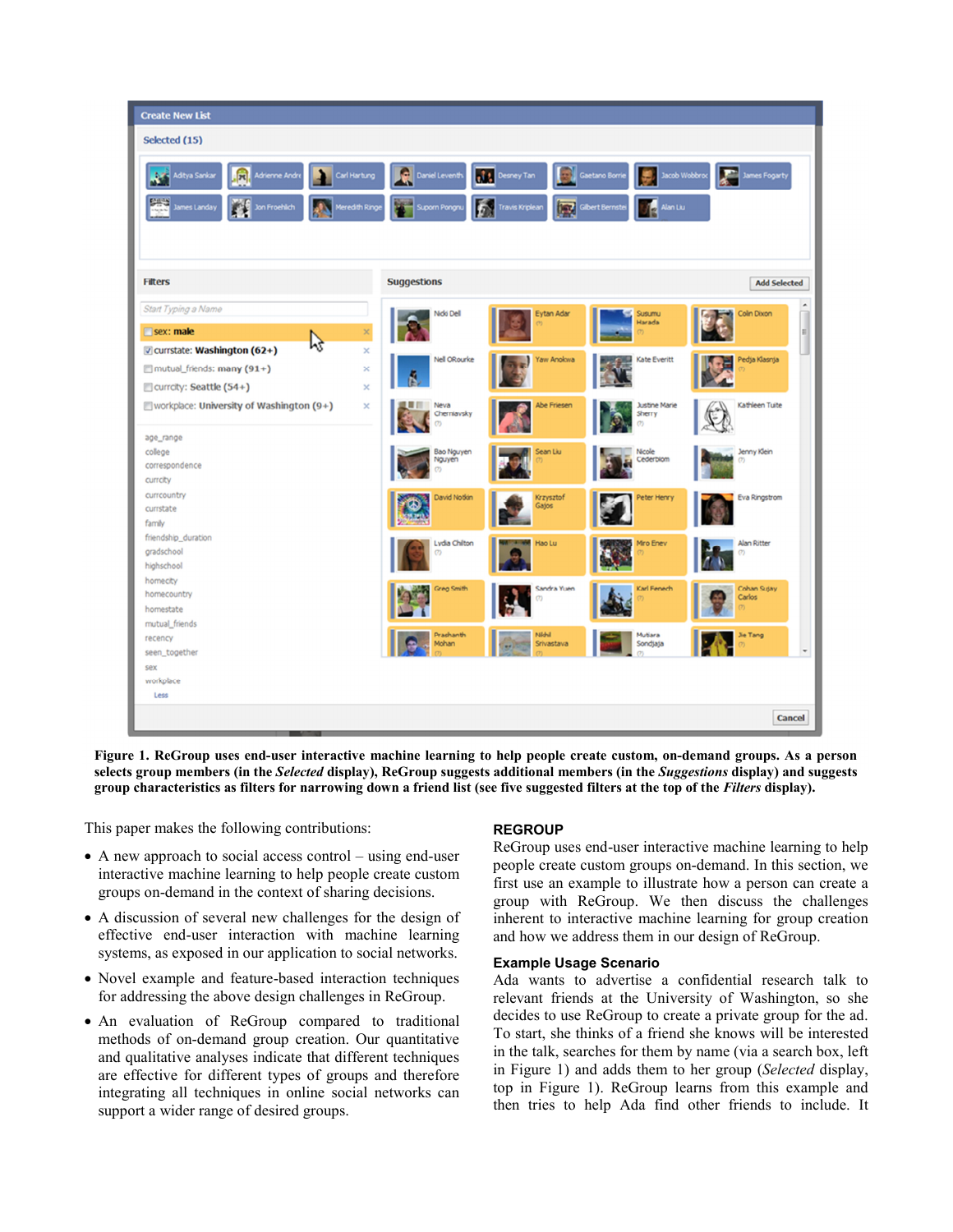re-organizes her friend list to sort relevant friends to the top of the *Suggestions* display (right in Figure 1). Ada now sees several additional friends she wants to include. She adds them to her group all at once by drag-selecting and then clicking the *Add Selected* button (right in Figure 1). With these additional examples, ReGroup learns more about the group being created and again re-organizes Ada's friends to help her find more group members.

As ReGroup learns about the group Ada is creating, it also presents relevant group characteristics she can use as filters. For example, given the currently selected friends, ReGroup believes Ada might want to include other people that live in Washington, that have several mutual friends with her, or that work at the University of Washington (top of *Filters* display in Figure 1). Although not everybody Ada wants to include works at the University of Washington (e.g., some are students), she agrees that they all likely live in Washington. She clicks the "Washington" filter, causing ReGroup to remove friends who do not live in Washington. This helps Ada by reducing the number of people she must consider when finding friends to include in her group.

Ada continues interacting with ReGroup this way, explicitly adding group members and filtering when necessary, until she has included everyone to whom she wants to advertise.

## **Identifying Features**

ReGroup's ability to suggest group members is powered by its interactive machine learning component. Machine learning works by discovering patterns in examples. A system is therefore strongly influenced by the quality of information contained in the representations of those examples (i.e., the features). We based our features on related work on social networks (e.g., [11]). We also conducted an online survey of Facebook and Google+ users to identify common groups we could support. We distributed the survey to our own Facebook and Google+ contacts, obtaining 69 responses (21 Facebook and 48 Google+) describing 244 customized groups (32 Facebook and 212 Google+). Facebook and Google+ advocate creating groups in advance, so the groups identified in our survey may not correspond to groups people would create on-demand (i.e., the composition of permanent groups may differ from groups created in context). Nevertheless, these gave a starting point from which to distill potential features.

Table 1 presents the 18 features currently used by ReGroup, each with an example group the feature might help support. In this research, we endeavored to support common groups as part of demonstrating the potential for interactive machine learning in social access control. Our features are therefore not intended to be exhaustive.

#### **Suggesting People while Preserving End-User Control**

ReGroup's group member suggestions are realized by a Naïve Bayes classifier [5]. Each friend is represented by a set of  $n$  feature-value pairs (Table 1). The probability of

| Feature                                  | <b>Description/Examples</b>                                                                             |  |  |
|------------------------------------------|---------------------------------------------------------------------------------------------------------|--|--|
| Gender, Age Range                        | "Sorority friends", "People my age"                                                                     |  |  |
| <b>Family Member</b>                     | "People I'm related to"                                                                                 |  |  |
| Home City, State and<br>Country          | "Friends from my hometown"                                                                              |  |  |
| Current City, State,<br>Country          | "Anyone I know who lives nearby"                                                                        |  |  |
| High School, College,<br>Graduate School | "Anyone from my department at<br>school"                                                                |  |  |
| Workplace                                | "CoWorkers"                                                                                             |  |  |
| Amount of<br>Correspondence              | Number of Inbox, Outbox and Wall<br>messages sent and received.<br>"People I socialize with regularly"  |  |  |
| Recency of<br>Correspondence             | Time since latest correspondence.<br>"Friends I currently interact with"                                |  |  |
| <b>Friendship Duration</b>               | Time since first correspondence [11].<br>"Friends I've known over 10 years"                             |  |  |
| Number of Mutual<br>Friends              | "My group of closest friends"                                                                           |  |  |
| Amount Seen Together                     | Number of photos/events a person<br>and friend are both tagged in.<br>"People I see on a regular bases" |  |  |

#### **Table 1. The 18 features currently used by ReGroup's interactive machine learning component.**

each friend being a member of the group  $g$  is then computed via the following Bayesian formulation:

$$
P(g|x_1, x_2, ..., x_n) = \frac{P(x_1, x_2, ..., x_n|g)P(g)}{\sum_{g'=g,\bar{g}} P(x_1, x_2, ..., x_n|g')P(g')}
$$

where  $P(x_1, x_2, ..., x_n | g)$  is the likelihood of a friend with feature values  $x_1, x_2, ..., x_n$  being a member of g,  $P(g)$  is the prior probability of any friend belonging to  $g$ , and the denominator is the probability of seeing the set of feature values in the data and serves as a normalizing constant.

The Naïve Bayes assumption considers each feature to be conditionally independent given the class, reducing the likelihood computation to:

$$
P(x_1, x_2, ..., x_n | g) = \prod_{i=1}^n P(x_i | g)
$$

where the probability of a group member having a particular feature value,  $P(x_i|g)$ , can be estimated by a frequency count of the number of current group members having that feature value over the total number of current group members. We also use Laplace smoothing to improve performance in the presence of limited training data. Although the independence assumption is often violated in real-world data, Naïve Bayes has been shown to work well in many practical applications [5]. Naïve Bayes also gracefully handles missing data and allows for a straightforward interpretation of features, both important aspects of ReGroup as will be discussed below.

ReGroup's classifier is re-trained every time a person adds friends to a group. ReGroup then reorders a person's remaining friends according to who is most likely to also belong to the group as computed by the updated classifier.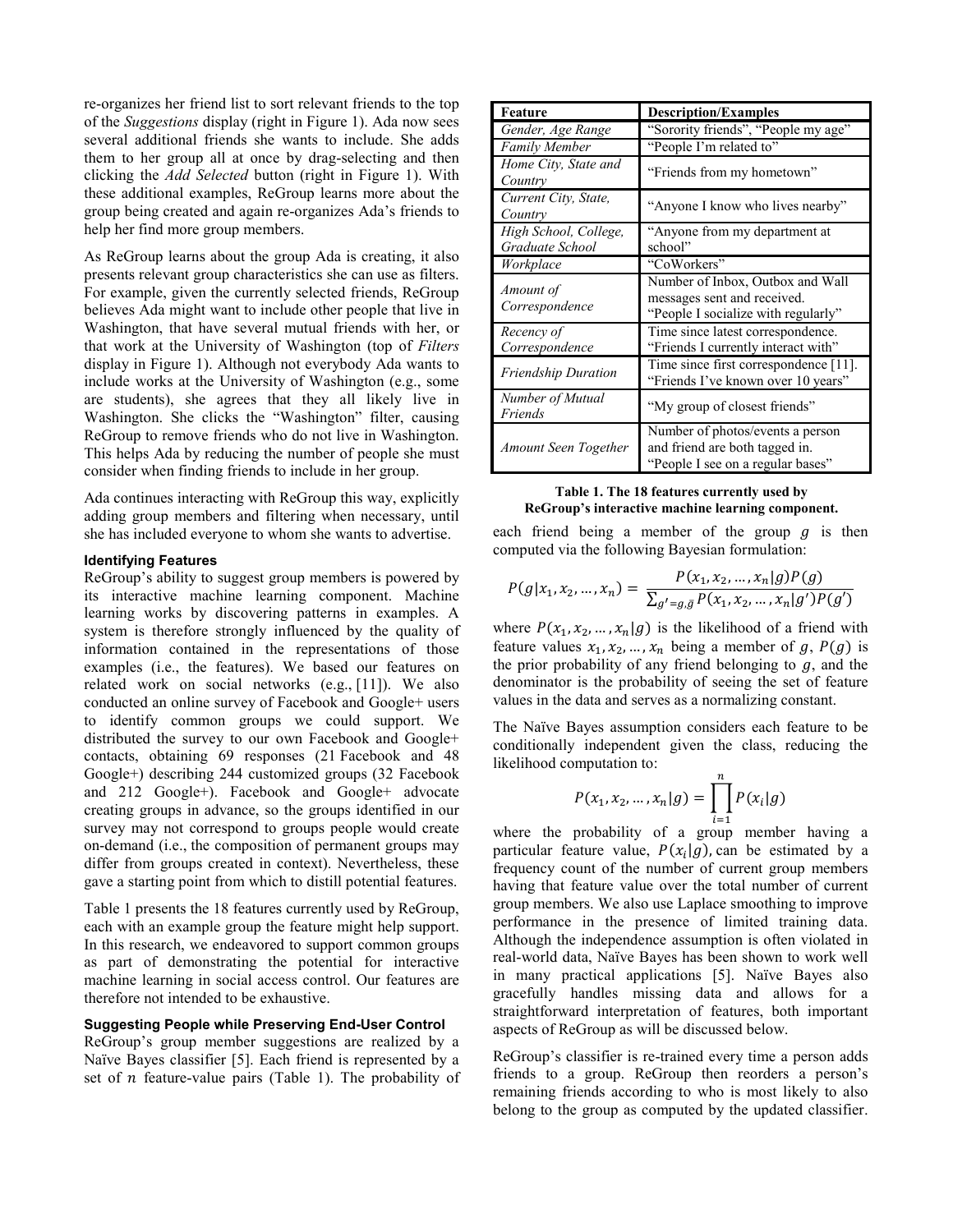To preserve end-user control during interaction with the classifier, we made the design decision that people must *explicitly* approve every group member, as opposed to having ReGroup automatically add suggested friends.

#### **Indirectly Training an Effective Classifier**

Effective training of machine learning systems requires both positive and negative examples. Therefore, a system focused on *training an effective classifier* will be designed to solicit explicit positive and negative examples (e.g., [1]). In our case, however, a person's primary goal is to *create a group*. That is, the classifier is a disposable side effect and a person is not concerned about its generalization.

To mitigate the effects of people primarily providing positive examples, we designed ReGroup to obtain implicit negative examples during interaction. When a person selects a group member from an ordered list of friends, ReGroup increases the probability that the skipped friends (i.e., friends preceding the selection in the ordered list) are *not* intended for the group. This is achieved by assigning the preceding friends implicit negative labels in ReGroup's group membership computations. However, as this heuristic is not always correct (e.g., a person's gaze may be drawn to a friend further down in the list without having viewed or decided upon the preceding friends), an implicit negative example contributes only a partial frequency count, *α*, in ReGroup's computation of  $P(x|g)$ . ReGroup also still includes implicitly labeled friends in its list of suggestions. We found that setting  $\alpha=0.2^*n$ , where *n* is the number of times a friend is skipped, worked well in practice.

## **Unlearnable Groups**

While experimenting with early versions of ReGroup, we observed that skipped friends would sometimes continue bubbling back up in the ordered list during group creation. Further examination revealed that this occurred when (1) a friend had all the characteristics of the group, as modeled by the classifier, but (2) was skipped for some reason not captured by the system (e.g., a person planning a surprise party would obviously not invite the guest of honor). Implicit negative examples are not powerful enough to prevent repeated suggestion of such friends because of their high similarity to the many positive examples. This problem occurs in all machine learning systems when the hypothesis language is insufficiently expressive to model the true concept. However, it can be particularly frustrating in an interactive system like ReGroup, as a person can quickly grow tired of repeatedly skipping the same friend. We addressed this with an explicit penalty term,  $\nu$ , in our group membership estimation as follows:

$$
P(g|x) = P(g|x) * v^n
$$

where  $n$  is the number of times a friend was skipped. Our preliminary experiments showed that setting  $v=0.9$ achieved the desired effect (i.e., it reduced the likelihood of a skipped friend continuing to be highly ranked when ReGroup could not learn the true concept).

## **Integrating Knowledge about Group Members via Decision-Theoretic Filter Suggestions**

Most end-user interactive machine learning systems focus only on interaction with examples (e.g., [8, 10]). However, people often have knowledge about the shared properties of groups. We hypothesized that enabling interaction with those features might accelerate the group creation process. We chose to realize end-user interaction with features in ReGroup using faceted search [15], a popular method for helping people find items in collections (e.g., [46]). With faceted search, people find items by filtering a collection based on feature values. ReGroup provides two ways for people to filter friends by feature values:

- Via a suggested list of five top feature value filters (top of *Filters* display, left in Figure 1).
- Via a static, hierarchical list of all feature value filters (bottom of *Filters* display, left in Figure 1).

Previous methods for ordering filters have used metrics like hit count [15] or query keyword similarity [46]. However, none of these are appropriate for our domain. We therefore formulate the problem decision-theoretically. Intuitively, we want ReGroup to suggest filters that will reduce effort required during group creation. A suggested filter must therefore represent the intended group well (i.e.,  $P(x_i | g)$ ) must be high). However, this alone does not guarantee that a filter will prune unwanted friends. We therefore combine this with the expected utility of a filter as follows:

$$
U(x_i) = P(x_i | g) * InformationGain(X_i)
$$

Here, we use information gain to approximate the potential time savings of activating a filter [25]. We use this formulation in choosing the top five filters to suggest, as well as in ordering feature values within the static list.

## **Missing Data**

Missing data, which can lead to unpredictable behavior in machine learning systems, is rampant in the domain of online social networks. People choose not to supply information, have strict privacy settings, or are inconsistent with their online activity. The Naïve Bayes classifier gracefully handles missing data by ignoring features with missing values when computing group membership probabilities. However, missing data can still adversely impact the usefulness of filters by leading to incorrectly filtered friends (e.g., when filtering on "Seattle", a friend who lives in Seattle might be filtered because they have not supplied this to Facebook) or incorrectly preserved friends (e.g., when filtering on "Seattle", retaining a friend who lives in Austin but has not supplied this to Facebook).

ReGroup attempts to estimate missing values by creating additional feature classifiers for predicting missing values conditioned on all other available features. Then, when applying a filter, ReGroup only eliminates friends who are *guaranteed* to be ineligible (i.e., have provided some value other than the filter value). For friends with missing data, ReGroup indicates its uncertainty by displaying a question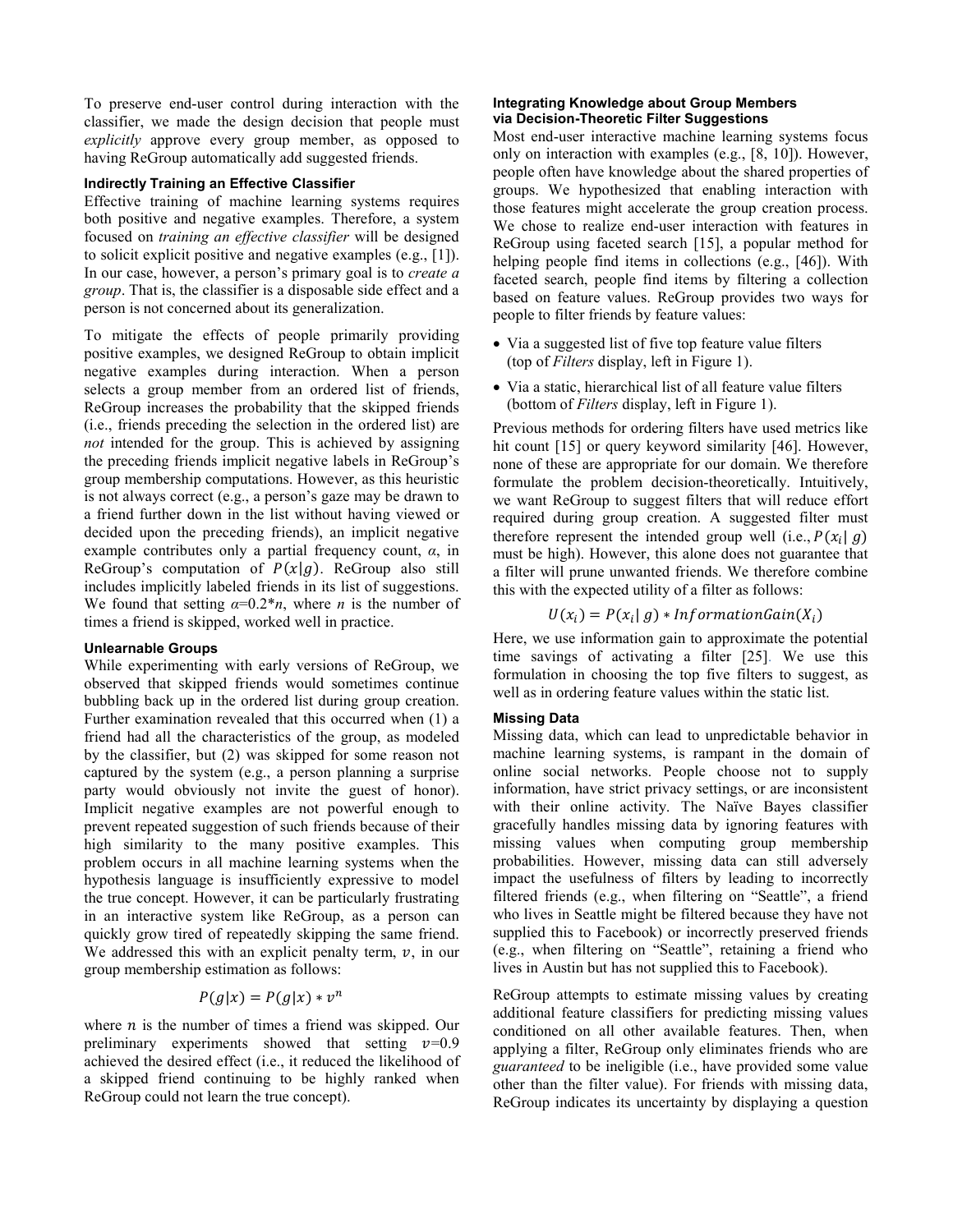mark under their name (see Figure 1). If a person hovers over a question mark, ReGroup displays a tooltip showing its guess for that friend's corresponding feature value. ReGroup thus avoids incorrectly eliminating friends while reducing irritation by explicitly displaying its guesses.

## **Implementation Details**

ReGroup is implemented using Facebook's Application Platform [7] and a Firefox Greasemonkey script [12]. ReGroup uses Facebook's Application Platform to access a person's relevant information (see Table 1), while the Greasmonkey script allows ReGroup to run within a person's own Facebook account. ReGroup is not publicly available (i.e., only our study participants could access the Facebook Application and use the Greasemonkey script installed on the study computer). ReGroup accessed a participant's Facebook information only after they provided explicit and informed consent and only for enabling its interface, staying within Facebook's Terms of Service.

#### **EVALUATION**

We conducted an evaluation to explore the tradeoffs between end-user interactive machine learning for on-demand custom group creation and Facebook's current approach of allowing manual selection from an alphabetical list or searching by name [39]. We also wanted to compare a design including our feature-based interaction with a more typical design using only example-based interaction.

## **Interface Conditions**

We evaluated the following interfaces:

- *Alphabet*. A person can search by name or scroll through an alphabetical list to find friends. This is equivalent to Facebook's current on-demand group creation process.
- *Example-Only.* Each time a person adds a friend to the group, the list of friends is reordered based on ReGroup's current estimation of group membership probability. People can also still search for friends by name.
- *Example-Attribute*. The full ReGroup design, enhancing the *Example-Only* with our decision-theoretic technique for feature-based interaction.

## **Design and Procedure**

We ran a within-subjects study, counterbalancing order of interface conditions using a Latin square design. At the beginning of the study, we told participants they would be testing new tools for helping people create custom groups in Facebook. We also explained the tools would work in their own Facebook accounts and that they would be testing the tools by creating groups of their own friends. Participants were then informed about what data would be accessed and how it would be used. We continued only after they provided written consent and granted our Facebook Application permissions to access their data.

Next, prior to seeing any interface, participants were asked to think of six groups they could create during the study. We chose this approach to ensure groups were meaningful, as assigned groups may not correspond to distinctions a person would make among their friends. When thinking of groups, participants were instructed to imagine they were about to post a new comment or share a new photo and only wanted to share it with a select group of friends. We also provided them with a list of ten example groups based on frequent responses to our online survey (e.g., "home town friends", "close friends") to help them decide. Resulting groups ranged from typical (e.g., "Family", "CoWorkers") to more unique and nuanced (e.g., "Older Faculty Members", "People I Care About"). We also asked participants to estimate group size ("small", "medium" or "large"). The experimenter then sorted groups by estimated size and assigned them to conditions in order (thus roughly balancing groups across conditions by size).

The experimenter then demonstrated ReGroup (using the full *Example-Attribute* interface) with the experimenter's own Facebook account. Participants were told they would use three variations of the ReGroup interface. Before each condition, the participant practiced with the corresponding interface by creating a simple gender-based group. After the practice, participants used the interface condition to create two of their groups (they were not told which groups they would create until they were about to create them). To avoid exhausting participants, we limited each group to a maximum of 4 minutes (we did not inform participants of this limit, but simply asked them to stop if they reached it).

All interface actions were time-stamped and logged. All participant information and logged data was stored anonymously, using unique identifiers, on a secure server accessible only by the researchers. After each group, participants completed a short questionnaire containing 5-point Likert scales (1=strongly disagree, 5=strongly agree) about the group they just created (e.g., "I was happy with the group I just created"). At the end of the study, participants filled out a final questionnaire to comment on their overall experience and compare the interfaces (e.g., "Rank the versions to indicate which was your favorite"). The study lasted 1 hour and participants were given a \$20 Amazon gift certificate for their participation.

## **Participants and Data**

Twelve people (four female, ranging in age from 18-34) were recruited via a call for participation sent to several university mailing lists. As a result, all of our participants were technically savvy, but ranged from undergraduates to staff members from a variety of disciplines (e.g., Computer Science, Psychology, Design). We required participants to have an active Facebook account in use for at least one year and to have at least 100 friends. This was to help ensure enough activity was available to enable ReGroup's suggestions. As expected, participants varied in their composition and number of friends (mean=385.4, min=136, max=781) and their Facebook activity (ranging from every day to a few times per month). On average, our participants also had 36.3% missing data with respect to ReGroup's features.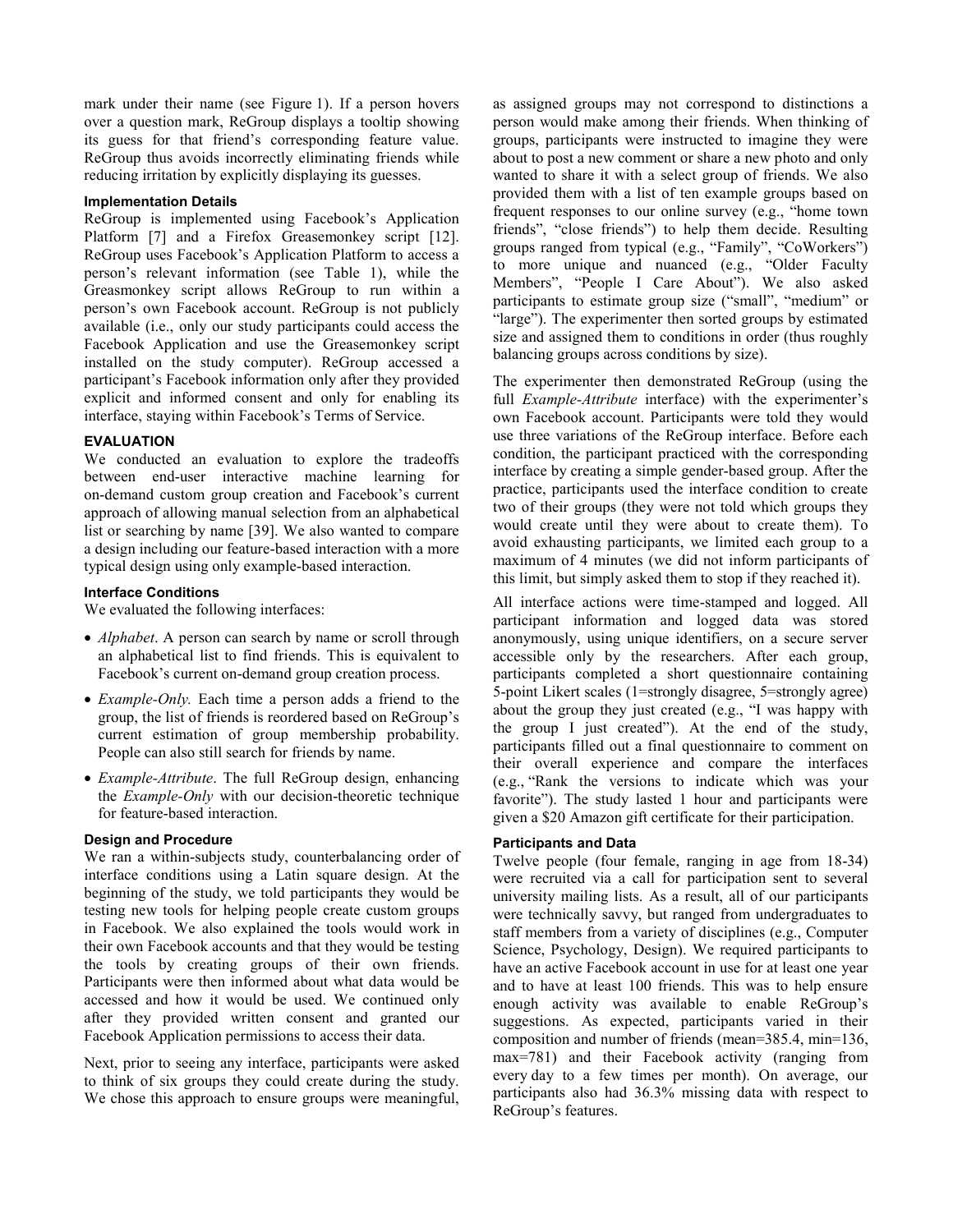#### **RESULTS**

We performed all of our log and Likert scale data analyses using a nonparametric repeated measures analysis of variance, after aligning the data according to the *aligned rank transform* [44] to preserve interaction effects due to having participants create two groups per condition. We also performed post-hoc pairwise comparisons when a significant effect was observed. To analyze our final ranking questions, we used a randomization test of goodness-of-fit [23] which is more robust against smaller sample sizes than a standard Chi-Square test. For each test, we ran 10,000 Monte Carlo simulations. Tables 2 and 3 show the per-condition means and standard deviations for all metrics used in our log and Likert scale data analyses, respectively. Table 3 also shows the number of participants choosing each condition for each of our ranking questions. We discuss all of our quantitative analyses in the context of our qualitative observations and feedback from participants.

We analyze our study data in terms of the overall time taken and final group sizes, the speed and effort of selecting group members, and interface element usage. Note that we cannot evaluate group accuracy because no adequate ground truth is available or obtainable. Asking participants to re-create Facebook or Google+ groups could bias their notion of those groups. Alternatively, asking participants to verify group completeness would require exhaustive labeling (recognized as error-prone [38] and analogous to list scrolling in the *Alphabet* condition).

## **Final Times and Group Sizes**

Overall, participants created 72 groups with a total of 2077 friends. Examining the *Final Time* taken to create groups, our analysis shows a significant effect of interface condition  $(F_{2,55}=6.95, p \approx 0.002)$ . Post-hoc pairwise analyses reveal that participants using the *Alphabet* interface took significantly less time to create groups than when using both the *Example-Only*  $(F_{1.55} = 5.93, p \approx 0.018)$  and *Example-Attribute*  $(F_{1.55}=13.4, p \approx 0.0006)$  interfaces. There was no difference in *Final Time* between *Example*-*Only* and *Example*-*Attribute*  conditions. One explanation for participants taking less time in the *Alphabet* condition is that both the reordering conditions (*Example-Only* and *Example-Attribute*) required additional time to update the display when reordering or filtering. Another contributing factor could be that participants in the *Alphabet* condition often attempted to recall friends by name to avoid scrolling through their entire list of friends (e.g., *"I was surprised how useless alphabetical ordering is, but keyword search was very useful*"). This may have resulted in people forgetting to include some friends and stopping early. Interestingly, participants who resorted to scrolling through the full list often felt like they missed people (e.g., *"umm, I guess that's it"*, *"there's probably more, but oh well"*). One participant also explicitly commented *"It's too easy to forget about people when it's ordered alphabetically."* 

|                          | <b>Alphabet</b> | Example-<br>Only | Example-<br><b>Attribute</b> |
|--------------------------|-----------------|------------------|------------------------------|
| Final Time*              | 163.0/63.4s     | 196.9/56.8s      | 216.0/35.8s                  |
| <b>Final Group Size</b>  | 25.3/24.8       | 34.0/40.6        | 27.2/22.1                    |
| Mean Select Time         | 8.6/3.9s        | 13.9/16.3s       | 15.9/16.5s                   |
| SD Select Time*          | 9.4/6.5s        | 13.5/8.5s        | 19.7/15.1s                   |
| Mean Position*           | 171.8/87.2      | 58.1/78.9        | 38.5/48.8                    |
| SD Position*             | 101.7/56.1      | 41.1/33.3        | 40.5/41.1                    |
| <b>Single Selections</b> | 18.0/27.0       | 8.5/6.2          | 7.9/5.1                      |
| Multi-Selections*        | 0.4/0.8         | 2.8/2.9          | 2.8/3.0                      |
| Search-Selections        | 4.3/4.7         | 2.1/2.7          | 2.0/2.1                      |

| Table 2. Mean/SDs of all metrics used in our log data     |
|-----------------------------------------------------------|
| analyses. *'s indicate a significant effect was observed. |

|              | <b>Alphabet</b> | Example-<br>Only | Example-<br><b>Attribute</b> |
|--------------|-----------------|------------------|------------------------------|
| Happiness    | 3.9/0.9         | 3.9/1.1          | 4.0/0.7                      |
| Easiness*    | 2.6/1.0         | 3.2/1.2          | 3.3/0.8                      |
| Quickness*   | 2.3/1.0         | 3.0/1.2          | 3.4/1.0                      |
| Favorite*    |                 |                  |                              |
| Best Helped* |                 |                  |                              |

**Table 3. Likert mean/SDs (1=strongly disagree, 5=strongly agree) and ranking (number of participants) responses. Metrics with \*'s indicate a significant effect was observed.** 

Difficulty recalling friends in the *Alphabet* interface could have resulted in the shorter *Final Times* in that condition. However, one would then also expect to see larger *Final Group Sizes* in the reordering conditions because of their ability to surface relevant people, favoring recognition over recall (e.g., *"Reordering makes it much faster than alphabetical because it reminds you of people without having to do an exhaustive search"* and *"Reordering helps me quickly pick friends in the first rows. Filters keep me from frequent scrolling"*). However, our analysis showed no significant difference in *Final Group Size* across conditions. Further analysis showed the presence of a ceiling effect in all conditions, suggesting that participants were often cut short of the time they needed to complete their groups, which could account for the lack of difference in *Final Group Size*. This effect was also more pronounced in the reordering conditions (16.7%, 33.3% and 45.8% of interactions were cut short in the *Alphabet*, *Example-Only*, and *Example-Attribute* conditions, respectively).

## **Speed and Effort in Selecting Group Members**

To compare the time between group member selections, we had to account for the fact that participants could add friends individually or in bulk (i.e., a multi-select action). In the case of a multi-select, we assigned the time between the action and the previous group member selection to the first friend in the multi-selection and assigned a time of zero to the rest of the friends. We did not see an effect of interface condition on *Mean Select Time*. We did however see a difference in *SD Select Time* ( $F_{2.55}$ =7.78,  $p \approx 0.001$ ), with post-hoc pairwise comparisons showing significant or marginal differences in all cases*: Alphabet* was less than *Example-Only* (*F*1,55=2.83, *p*≈.09) and *Example-Attribute*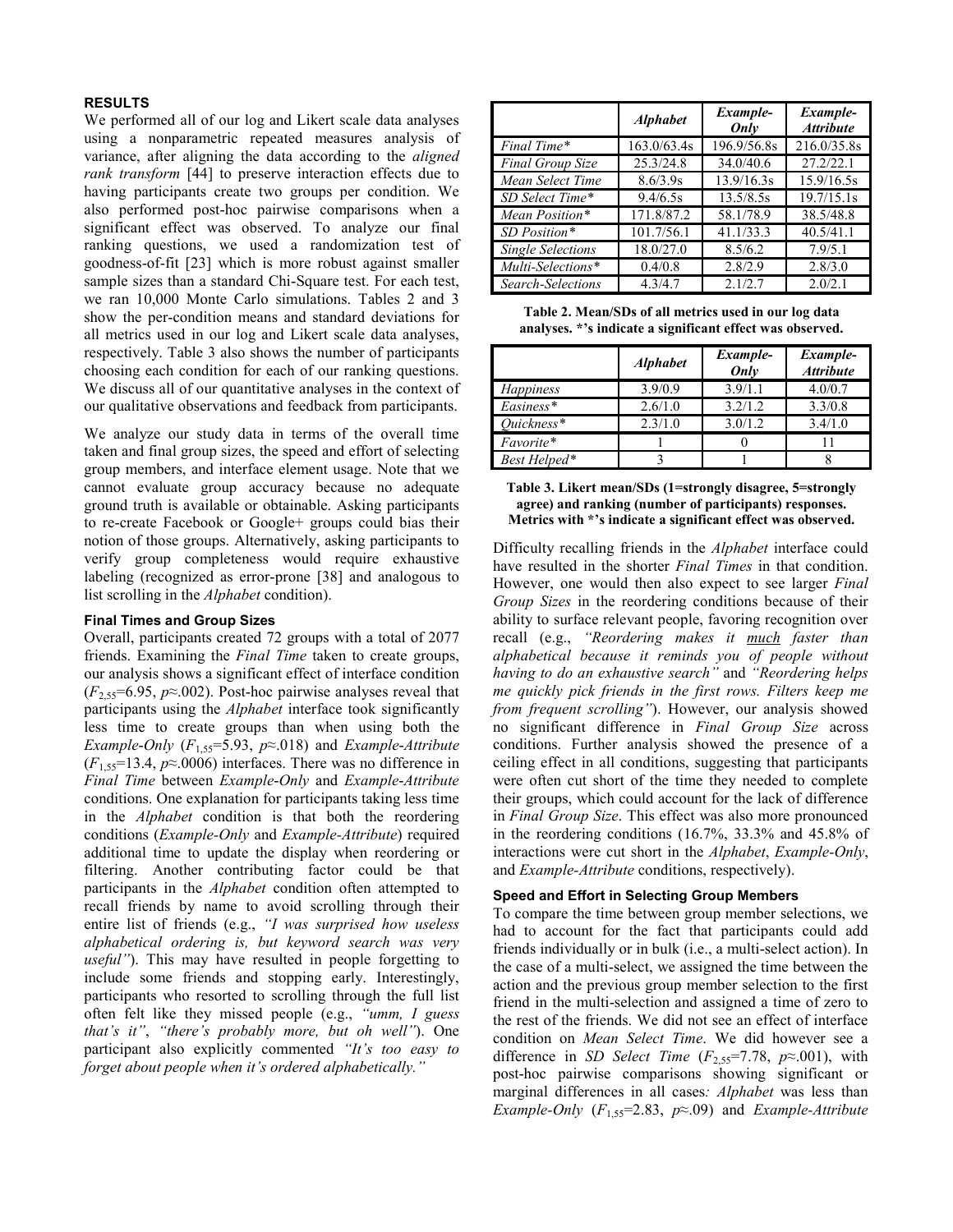$(F_{1,55}=15.5, p \approx 0.002)$ , and *Example-Only* was less than *Example-Attribute*  $(F_1, 55=5.07, p \approx 0.03)$ .

Although we did not see an effect of condition on *Mean Select Time*, the average *Mean Select Time* was smallest in *Alphabet* (see Table 2). This is partially an artifact of the time needed to update the display in the reordering conditions. In *Example-Attribute*, a display update can also occur as a result of a filtering action. As this confounds our analysis of *Select Time*, we decided to measure the position in the display of each group member immediately before selection as a proxy for effort level. That is, if position is low, a friend was closer to the top of the display and therefore required less effort to locate. We saw a significant effect of condition on *Mean Position*  $(F_{2.55}=39.1, p \approx 0.001)$ , with post-hoc pairwise comparisons showing that the *Mean Position* in *Alphabet* was significantly greater than in both *Example-Only* (*F*1,55=47.8, *p*≈.0001) and *Example-Attribute*  $(F_{1.55} = 67.7, p \approx 0.001)$ . We also saw a significant difference in consistency of position as measured by *SD Position*  (*F*2,55=19.6, *p*≈.0001), again with *SD Position* being significantly greater in *Alphabet* compared to both *Example-Only* (*F*1,55=2.81, *p*≈.0001) and *Example-Attribute*  $(F_{1.55}=31.8, p \approx 0.001)$ . Lower positions indicate that people had to scroll less to search for friends in the reordering conditions because these conditions sorted potential group members closer to the top of the display for easy recognition and access. As expected, the *Mean Position* of selected friends in the *Alphabet* condition was roughly half, 44.6%, of the average number of Facebook friends of our participants and their *SD Position* was highly varied because group members were often evenly distributed throughout the entire alphabetical list.

Our questionnaire results provide additional evidence of reduced effort in the reordering conditions. Analyses of our Likert scale questions show an effect of condition on perceived levels of *Easiness* ( $F_{2,55}$ =4.33,  $p \approx 0.018$ ), with the both the *Example-Only* and *Example-Attribute* interfaces being perceived as easier to use than the *Alphabet* interface (*F*1,55=5.74, *p*≈.02 and *F*1,55=7.18, *p*≈.01, respectively). Similarly, we found a significant effect of condition on perceived *Quickness* (*F*2,55=6.63, *p*≈.003) in creating groups, again with *Example-Only* and *Example-Attribute*  interfaces being perceived as quicker than *Alphabet*  (*F*1,55=5.80, *p*≈.02 and *F*1,55=12.74, *p*≈.0008, respectively). We saw no difference in terms of perceived *Easiness* or *Quickness* between *Example-Only* and *Example-Attribute.* Perceived *Easiness* and *Quickness* in the reordering conditions is likely due to these interfaces automatically surfacing relevant friends (e.g., "*Sometimes it really looked as if the system was reading my mind!"*).

#### **Behavioral Differences and Feature Usage**

In all interfaces, participants could select friends to include one at a time (*Single Selections*), several at a time (*Multi-Selections*), or by searching for them by name (*Search-Selections*). Our participants used all of these

features in each condition, however they searched for friends by name and added friends one by one less often in the reordering conditions compared to the *Alphabet*  condition. In addition, we found a significant effect of condition on the number of *Multi-Selections*  $(F_{2,55}=10.9)$ , *p*≈.0001) with the *Example-Only* and *Example-Attribute*  conditions both showing increased *Multi-Selections*  compared to the *Alphabet* condition ( $F_{1.55}$ =17.4,  $p \approx 0.0001$ and  $F_{1,55}$ =15.4,  $p \approx 0.0002$ , respectively). Increased *Multi-Selections* and fewer *Single* and *Search-Selections* in the reordering conditions is likely due to these interfaces making friends easier to add as a group by sorting relevant friends to the top of the display and filtering out irrelevant friends (in *Example-Attribute*).

Our logged data also showed that participants used the suggested and static filters when they were available (in *Example-Attribute*). Participants selected *Suggested Filters* 1.9 times on average (*SD*=1.3), selected *Static Filters* 0.9 times on average (*SD*=1.3), and *Unselected Filters* that they had previously selected 2.3 times on average (*SD*=2.8). Our observations showed that participants sometimes used the filters in clever and unexpected ways, such as selecting them temporarily to find a certain set of friends and then unselecting them to find others. One participant commented that the "*Filters helped me guide the tool"*. Other comments indicate that the suggested filters served as an explanation of how the system was working (e.g., *"The filters helped me understand what patterns the tool was discovering, and thus helped understand the tool's behavior"*).

#### **Discussion**

Overall, our evaluation showed that different interfaces worked well for different kinds of groups (e.g., *"[My favorite version] depended on the group I was creating"*). We observed, and participants reported, that the *Alphabet* condition appeared to work well for small groups whose members could be easily recalled by name (e.g., family members with the same name, co-authors of a paper, and members of a cross-country team). In contrast, the reordering conditions worked better for larger and more varied groups (e.g., childhood friends, local friends or friends from particular regions of the world, college friends, former and current colleagues, people in a particular field of work, and friends with a professional relationship). One participant noted that for *"most of the small groups that I wanted to create, I already knew the list in my head [so] alphabetical was easiest. However, for larger groups, reordering was most efficient."* A likely result of this is that we found no significant difference in terms of overall participant *Happiness* with their final groups created in each condition.

Although a significant majority of our participants rated the full ReGroup interface (i.e., *Example-Attribute*) as their overall *Favorite*  $(\chi^2 = 18.5, p \approx 0.001)$  and felt that it *Best Helped* them create groups ( $\chi^2$ =6.5,  $p \approx 0.04$ ), participants did become frustrated when ReGroup was unable to model the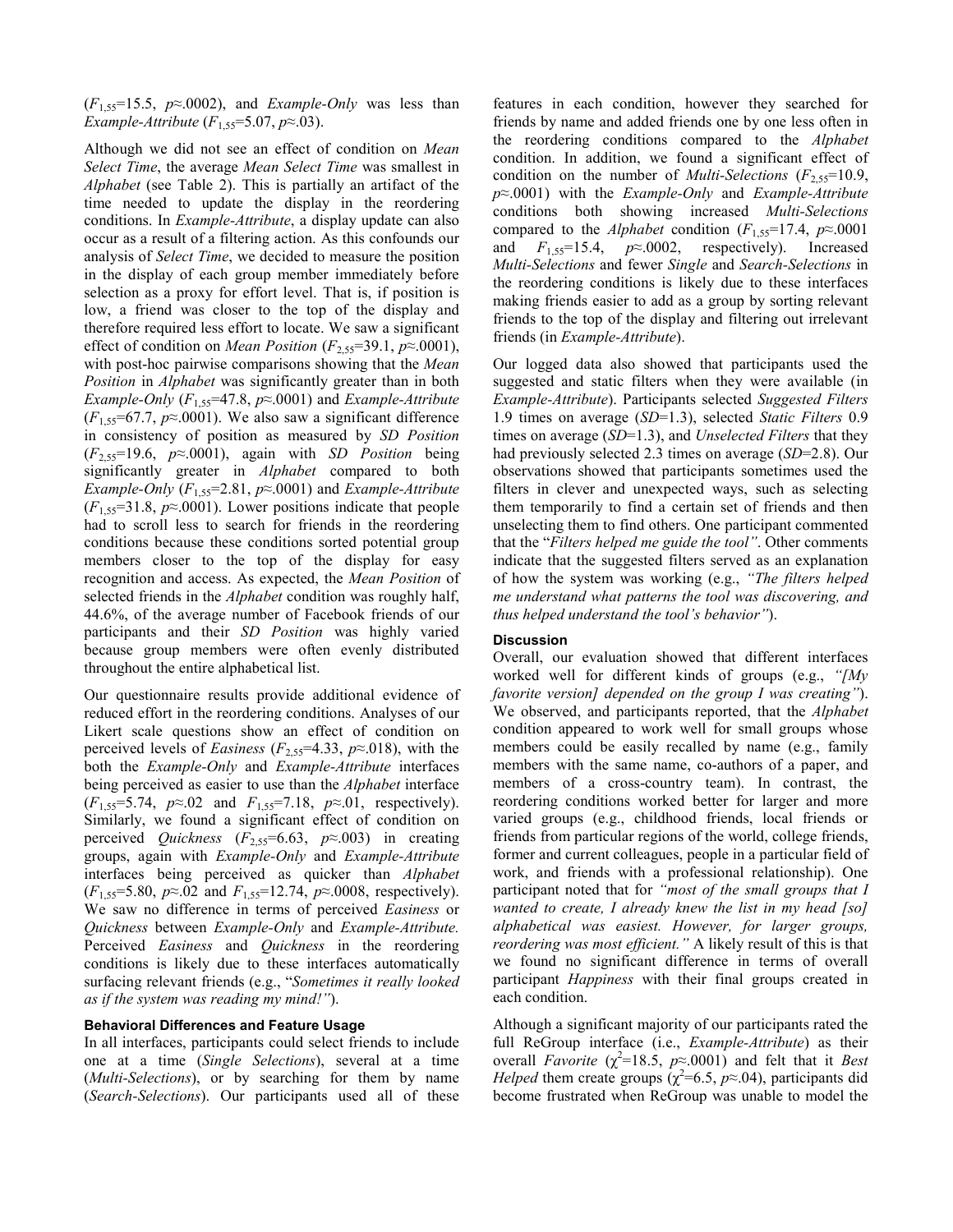group well, as this essentially resulted in having to search through an unordered list for group members (e.g., *"Ordering is useful for some lists, annoying for others"* and "*though I liked the filters, I think they didn't work in some cases"*). As with all machine learning based systems, the ability to model a concept is highly dependent upon the quality of the underlying data (e.g., the expressiveness of the features and the availability of data). Interestingly, some participants could tell why ReGroup was not working well in some cases (e.g., *"Groups that all have something in common that is tracked by Facebook (i.e., college) were easier to create than a group of people who are seemingly unrelated based on Facebook information."*).

## **RELATED WORK**

Privacy continues to be a concern in online social networks [13,33,37]. Traditional mechanisms for specifying social access control lists have been too inexpressive (e.g., pre-defining lists of "Friends" or "Everyone" in Facebook) or tedious and error-prone (e.g., manual selection from an alphabetical list of friends [28,38]). This has motivated research on alternative methods. For example, Toomim *et al.* examine guard questions testing for shared knowledge [41] and McCallum *et al.* examine automatically inferring access control roles from email communication [24].

Recent interest has developed in automatic detection of communities within social networks (e.g., [16,17,22,27]). The assumption in such work is that detected communities will overlap with a person's eventual sharing needs. SocialFlows [22] automatically creates hierarchical and potentially overlapping groups based on email communication. These groups can then be edited via direct manipulation and exported to Facebook and Gmail. Katango [27] and Facebook's "Smart Lists" [17] feature also follow this model by providing a set of automatically generated friend groups which can then be manually edited for correctness. Jones and O'Neill [16] recently evaluated the feasibility of this approach by comparing manually defined groups with automatically detected network clusters. They found their automatically-detected clusters only overlapped with manually-defined groups by 66.9% on average, suggesting a need for considerable manual refinement. After following up with their participants, they further discovered that predefined groups only partially correspond to in-context sharing decisions (77.8-90.8% overlap with manually defined groups and only 33.8-76.1% overlap with automatically generated groups). In contrast, our focus on custom, on-demand group specification via end-user interactive machine learning is better aligned with usable security recommendations [20,29,40,43].

Prior work facilitating on-demand sharing or access control in social networks includes Gilbert and Karahalios's research on modeling relationship or tie strength between individuals based on network structure, communication, and shared profile data [11]. Predicted tie strength could potentially inform privacy levels for protected content. In

contrast to modeling relationships, Bernstein *et al.*'s FeedMe system [3] models user interest using term-vector profiles in order to recommend people with which to share particular pieces of content. Our work differs from these in that ReGroup iteratively learns a model based on end-user provided examples and feedback. By iteratively updating the underlying model, ReGroup can tailor its group member recommendations to the specific group a person is currently trying to create. More similar to our approach of defining groups by example is Gmail's "Don't forget Bob!" feature, which recommends additional email recipients based on a few seed contacts and a social graph constructed from previous email [34]. However, ReGroup provides more control over its suggestions by continuing to iteratively update its underlying model based on further examples.

Our work also contributes to recent research on designing end-user interactive machine learning systems (e.g., [8,10]). Most similar to our work is Fang and LeFevre's interactive machine learning-based privacy wizard for online social networks [9]. Their wizard employs active learning to construct a privacy classifier that maps item-friend pairs to allow or deny actions. ReGroup differs in that we use end-user interactive machine learning as a tool for helping people select members of a group rather than for creating a robust classifier. As a result, ReGroup's design aims to balance end-user flexibility and control with speed, as opposed to an active learning approach that prioritizes speed at the potential expense of user experience [2]. Furthermore, ReGroup preserves end-user desired control of group membership [14] by requiring explicit approval of group members instead of delegating control to a classifier.

Defining groups via member examples and interaction with group characteristics is related to work on example and feature-based feedback in interactive machine learning systems [6,32,45]. Each of these explored the utility of feature or example-and-feature-based feedback for creating document classifiers. Wong *et al.* [45] allowed end-users to explicitly define relevant features by highlighting words used to update a classifier model. Other work [6,32] has taken an active learning approach to soliciting end-user labels of features and examples. Our approach differs in that we do not solicit feature-level feedback for the purpose of training a classifier. Rather, we enable feature interaction for the purpose of helping people search for relevant examples. Our approach uses a novel technique of integrating human knowledge of features into the interactive machine learning process through filtering on group characteristics. This makes our work more similar to work on faceted search and interaction [15].

Secord *et al.* [35] explored example and facet-based interaction for creating collections of music (i.e., playlists). In their system, end-users could both view songs related to given examples or enter textual queries (e.g., "lots of rock") that were then mapped to facet values (e.g., genre=rock) and used as constraints on song recommendations. Their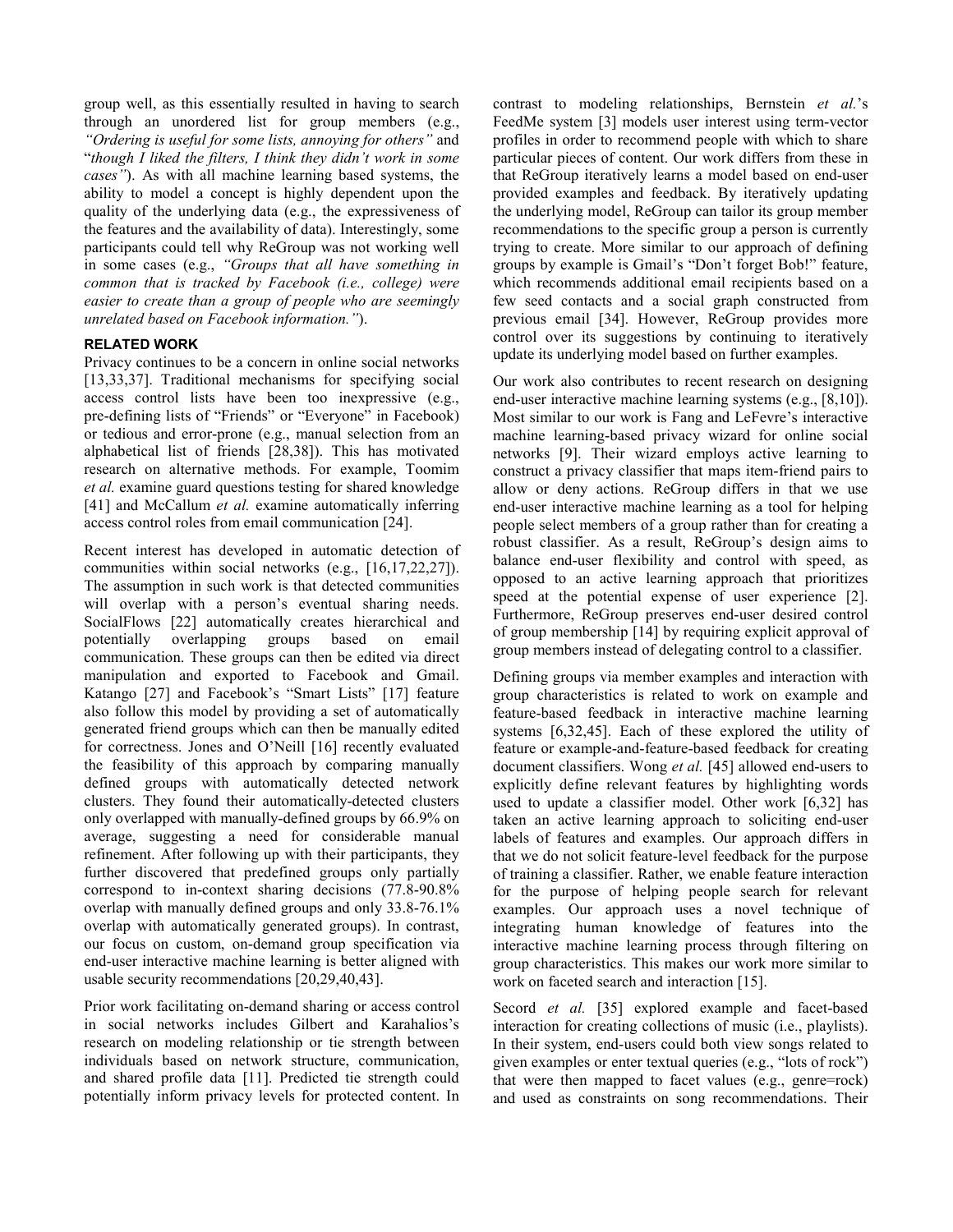rationale for free form, text-based facet interaction was that songs have potentially hundreds of facets and traditional static presentations of facets would be too cumbersome for interaction. The social network domain can also have an overabundance of facets, however our approach is to highlight and rank facets highly relevant to the intended group. This approach favors recognition of relevant facets instead of relying upon recall, which can be particularly useful when facets are vague or difficult to define.

Previous approaches to facet ranking for search result exploration have based ranking on hit count [15], query keywords [46], query logs and click through data [42], or user models defined by explicit ratings of documents [18]. We base ranking on statistical regularities of the currently selected group members. Most similar to our approach is Li *et al.*'s Facetedpedia [21], which extracts and ranks facets based on the top results of a keyword search. However, their ranking is based on the navigation cost of reaching the top results and therefore serves more as a sense-making tool rather than a tool to search for additional items.

## **CONCLUSION AND FUTURE WORK**

This paper presented ReGroup, a novel system that employs end-user interactive machine learning to help people create custom groups on-demand in online social networks. Our evaluation showed that different group creation techniques helped in creating different kinds of groups. For example, the traditional search-by-name approach is efficient for small, well-defined groups where members are easy to recall by name. ReGroup's support for recognition over recall, embodied by both its group member and filter suggestions, helps for larger and more varied groups. Therefore, we advocate integrating ReGroup's novel techniques with traditional methods used in online social networks to support a wider range of potential groups.

This paper also discussed the design challenges associated with interactive machine learning in social access control and detailed how we addressed these challenges in ReGroup. One challenge was in addressing unlearnable groups, typically the result of missing information. Although we attempted to address this issue with our technique for group member prediction, it still caused some frustrations during our evaluation. Additional features should improve ReGroup's performance, but missing data is inherent to social networks. Future work might therefore aim to detect such cases and degrade gracefully. Another design decision was to focus end-user attention on creating groups, rather than on training a robust classifier. However, creating a classifier as a by-product of group creation could enable automatic group maintenance as relationships change over time. In the future we hope to evaluate ReGroup's classifiers for group maintenance and to design additional interaction techniques to support this task.

## **ACKNOWLEDGMENTS**

We thank Michael Toomim for his thoughtful insights and Jacob O. Wobbrock and Leah Findlater for their guidance

on our analyses. This work was supported in part by the National Science Foundation under awards IIS-0812590, IIS-1016713, and OAI-1028195, by Office of Naval Research award N00014-06-1-0147, by the WRF / TJ Cable Professorship, and by a Google Faculty Research Award.

#### **REFERENCES**

- 1. Amershi, S., Fogarty, J., Kapoor, A. and Tan, D. Overview-Based Example Selection in Mixed-Initiative Interactive Concept Learning. In *Proc. UIST 2009*, ACM Press (2009), 247-256.
- 2. Baum, E.B. and Lang, K. Query Learning can work Poorly when a Human Oracle is Used. In *Proc. IJCNN 1992,* IEEE Computer Society (1992), 609-614.
- 3. Bernstein, M., Marcus, A., Karger, D.R. and Miller, R. C. Enhancing Directed Content Sharing on the Web. In *Proc. CHI 2010*, ACM Press (2010), 971-980.
- 4. Chen, S. Can Facebook get you Fired? Playing it Safe in the Social Media World. Nov. 10, 2010. http://articles.cnn.com/2010-11-10/living/facebook.fired .social.media.etiquette\_1\_social-media-worker-posts-wo rkplace-complaints.
- 5. Domingos, P. and Pazzani, M. On the Optimality of the Simple Bayesian Classifier under Zero-One Loss. *Machine Learning 29*, (1997), 103-130.
- 6. Druck, G., Settles, B. and McCallum, A. Active learning by labeling features. In *Proc. EMNLP 2009*, 81-90.
- 7. Facebook Application Platform. http://developers.facebook.com/
- 8. Fails, J.A. and Olsen, Jr., D.R. Interactive Machine Learning. In *Proc. IUI 2003*, ACM Press (2003), 39-45.
- 9. Fang, L. and LeFevre, K.. Privacy Wizards for Social Networking Sites. In *Proc. WWW 2010*, ACM Press (2010), 351-360.
- 10.Fogarty, J., Tan, D., Kapoor, A., and Winder, S. CueFlik: Interactive Concept Learning in Image Search. In *Proc. CHI 2008*, ACM Press (2008), 29-38.
- 11.Gilbert, E. and Karahalios, K. Predicting Tie Strength with Social Media. In *Proc. CHI 2009*, ACM Press (2009), 211–220.
- 12.Greasemonkey. http://www.greasespot.net/
- 13.Gross, R. and Acquisti, A. Information Revelation and Privacy in Online Social Networks. In *Proc. WPES 2005*, ACM Press (2005), 71-80.
- 14.Halliday, J. Facebook Changes See the Social Network Trying to be More Social. Sept. 21, 2011. http://www.guardian.co.uk/technology/pda/2011/sep/21/ facebook-changes-social-network.
- 15.Hearst, M. Design Recommendations for Hierarchical Faceted Search Interfaces. *SIGIR Workshop on Faceted Search 2006,* ACM Press (2010).